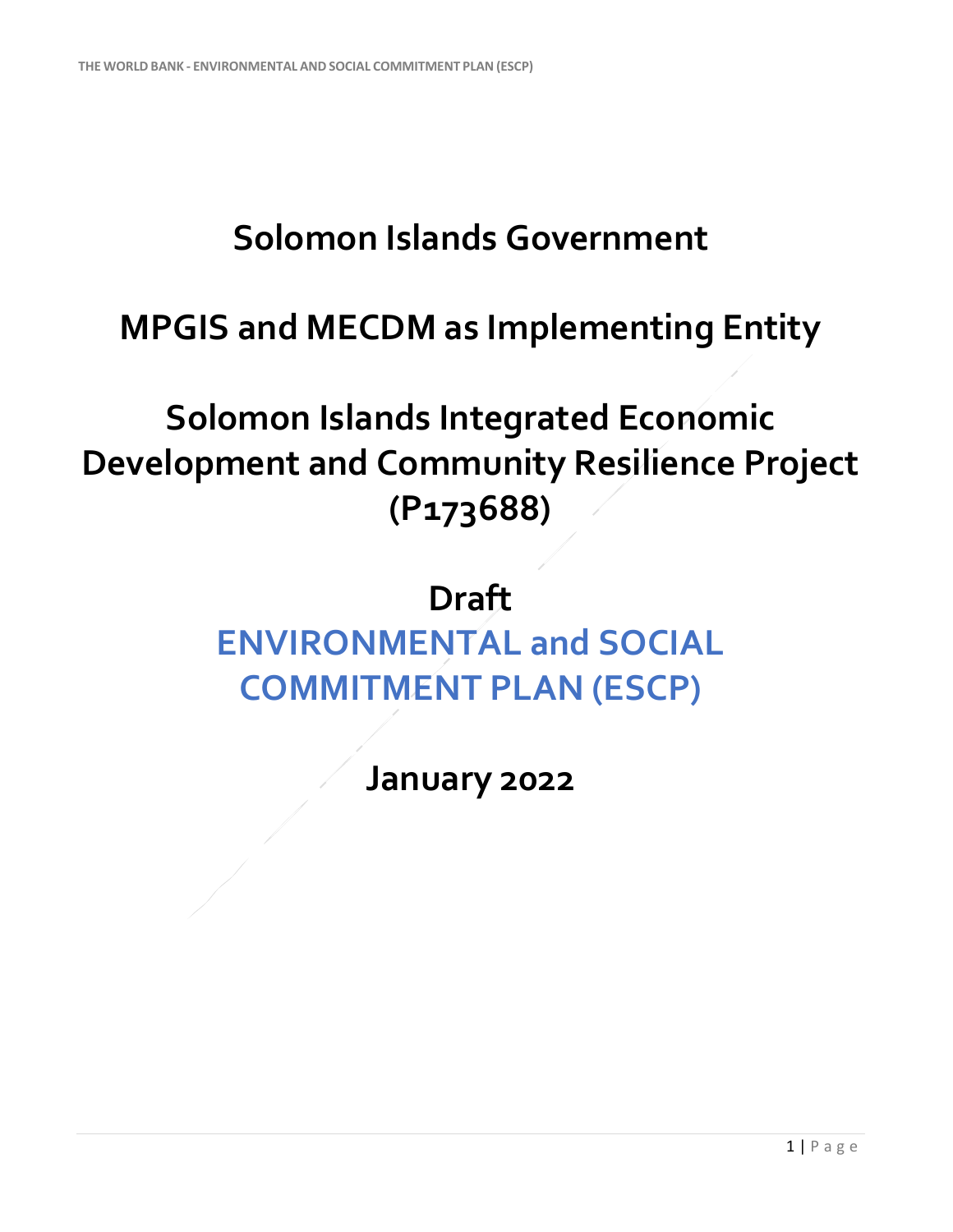#### **ENVIRONMENTAL AND SOCIAL COMMITMENT PLAN**

- 1. The Solomon Islands Government (hereinafter the **Recipient**) is planning to implement the Integrated Economic Development and Community Resilience Project (P173688) (the **Project**) with the involvement of the Ministry of Provincial Government and Institutional Strengthening and Environment (**MPGIS**) and the Ministry of Climate Change, Disaster Management and Meteorology (**MECDM**) as the Implementing Agencies (**IAs**). The International Development Association (hereinafter the **Association**) is providing financing for the Project.
- 2. The Recipient shall implement material measures and actions so that the Project is implemented following the Environmental and Social Standards (**ESSs**). This Environmental and Social Commitment Plan (**ESCP**) sets out material measures and actions, any specific documents or plans, as well as the timing for each of these.
- 3. The Recipient is responsible for compliance with all the ESCP's requirements even when the implementation of specific measures and actions is conducted by the Ministry referenced in paragraph 1 above.
- 4. Implementation of the material measures and actions set out in this ESCP shall be monitored and reported to the Association by the Recipient as required by the ESCP and the conditions of the legal agreement, and the Association shall monitor and assess progress and completion of the material measures and actions throughout the implementation of the Project.
- 5. As agreed by the Association and the Recipient, this ESCP may be revised from time to time during Project implementation to reflect adaptive management of Project changes and unforeseen circumstances or in response to the assessment of Project performance conducted under the ESCP itself. In such circumstances, the Recipient, through the IAs, shall agree to the changes with the Association and shall update the ESCP to reflect such changes. Agreement on changes to the ESCP shall be documented by exchanging letters signed between the Association and IAs. The IAs shall promptly disclose the updated ESCP.
- 6. Where Project changes, unforeseen circumstances, or Project performance result in changes to the risks and impacts during Project implementation, the Recipient shall provide additional funds, if needed, to implement actions and measures to address such risks and impacts.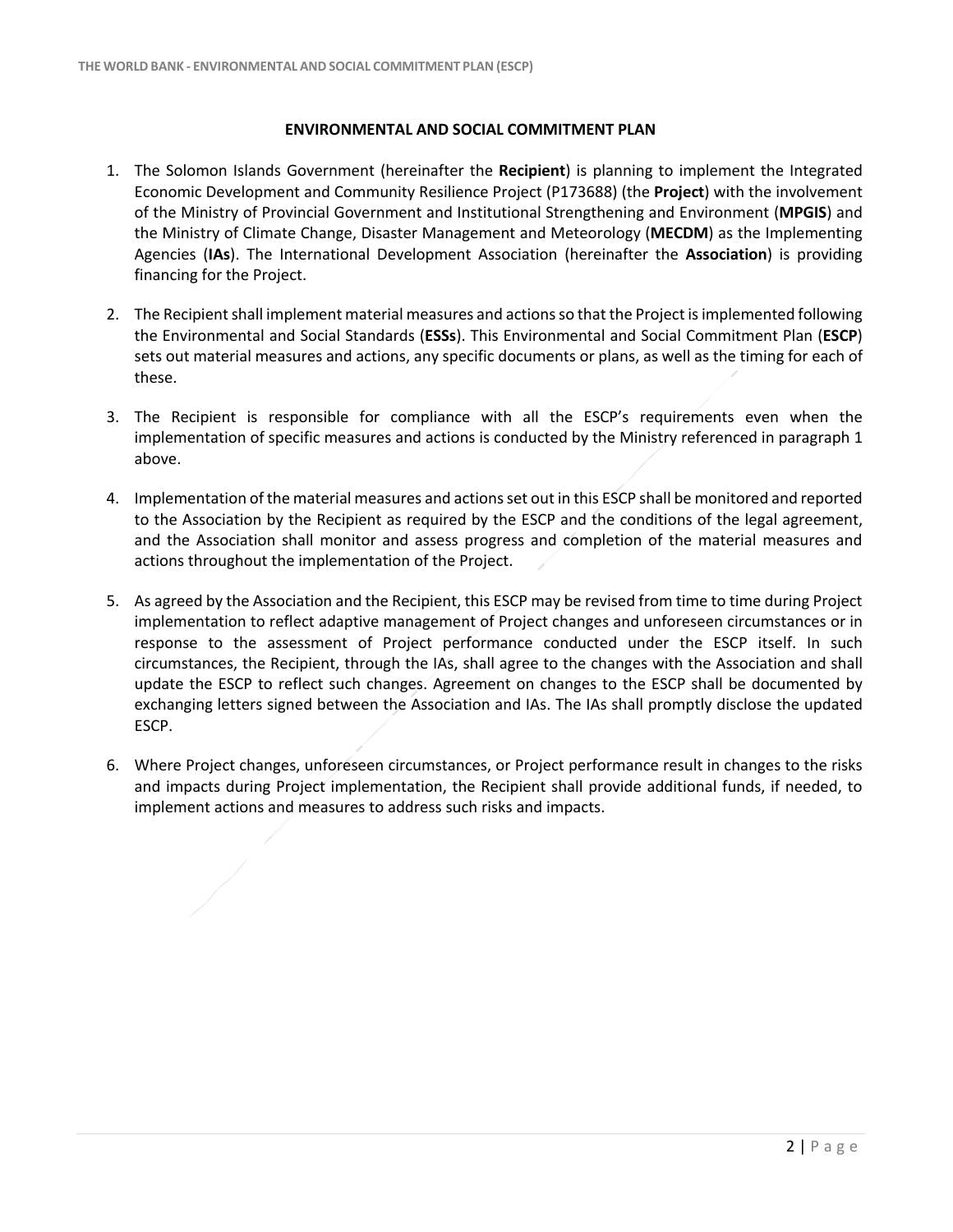| <b>MATERIAL MEASURES AND ACTIONS</b> |                                                                                                                                                                                                                                                                                                                                                                                                                                                                                                                                                                                                                                  | <b>TIMEFRAME</b>                                                                                                                                                                                                                                                                                                                                                             | <b>RESPONSIBILE ENTITY/AUTHORITY</b> |
|--------------------------------------|----------------------------------------------------------------------------------------------------------------------------------------------------------------------------------------------------------------------------------------------------------------------------------------------------------------------------------------------------------------------------------------------------------------------------------------------------------------------------------------------------------------------------------------------------------------------------------------------------------------------------------|------------------------------------------------------------------------------------------------------------------------------------------------------------------------------------------------------------------------------------------------------------------------------------------------------------------------------------------------------------------------------|--------------------------------------|
|                                      | <b>MONITORING AND REPORTING</b>                                                                                                                                                                                                                                                                                                                                                                                                                                                                                                                                                                                                  |                                                                                                                                                                                                                                                                                                                                                                              |                                      |
| Α                                    | <b>REGULAR REPORTING</b><br>Prepare and submit to the Association regular monitoring reports on<br>the environmental, social, health and safety (ESHS) performance of the<br>Project, including but not limited to the implementation of the ESCP,<br>status of preparation and implementation of E&S documents required<br>under the ESCP, stakeholder engagement activities, functioning of the<br>grievance mechanism(s).                                                                                                                                                                                                     | Six-monthly throughout Project<br>implementation.                                                                                                                                                                                                                                                                                                                            | IAs                                  |
| B                                    | <b>INCIDENTS AND ACCIDENTS</b><br>Notify the Association of any incident or accident related to the Project,<br>which has, or is likely to have, a significant adverse effect on the<br>environment, the affected communities.<br>Provide sufficient detail regarding the incident or accident, indicating<br>immediate measures taken or planned to be taken to address it, and<br>any information provided by any contractor and supervising entity, as<br>appropriate. Subsequently, as per the Association's request, prepare a<br>report on the incident or accident and propose any measures to prevent<br>its recurrence. | All incidents shall be reported to the<br>Association as soon as practicable, with all<br>Serious and Severe incidents being<br>reported within 24 hours of their<br>occurrence as outlined in Section 6.4 of the<br>ESMF.<br>The incident investigation report shall be<br>provided within a timeframe acceptable to<br>the Association, as requested.                      | IAs                                  |
| $\mathsf{C}$                         | <b>CONTRACTORS MONTHLY REPORTS</b><br>Require (via inclusion in ESHS specifications for bidding documents) the<br>contractor to notify the IAs (via the contracting entity) of any incident or<br>accident related to the Project, which has, or is likely to have, a<br>significant adverse effect on the environment, the affected<br>communities, the public, or workers.<br>Require (via inclusion in ESHS specifications for bidding documents)<br>contractors to provide monthly monitoring reports to the contracting<br>entity.                                                                                          | All incidents shall be reported to the<br>Project Management Unit (PMU) Project<br>Manager or his/her alternative as soon as<br>practicable, with all<br>Serious and Severe incidents being<br>reported within 24 hours of their<br>occurrence.<br>The incident investigation report shall be<br>provided within a timeframe acceptable to<br>the Association, as requested. | <b>IAs</b>                           |
|                                      | ESS 1: ASSESSMENT AND MANAGEMENT OF ENVIRONMENTAL AND SOCIAL RISKS AND IMPACTS                                                                                                                                                                                                                                                                                                                                                                                                                                                                                                                                                   |                                                                                                                                                                                                                                                                                                                                                                              |                                      |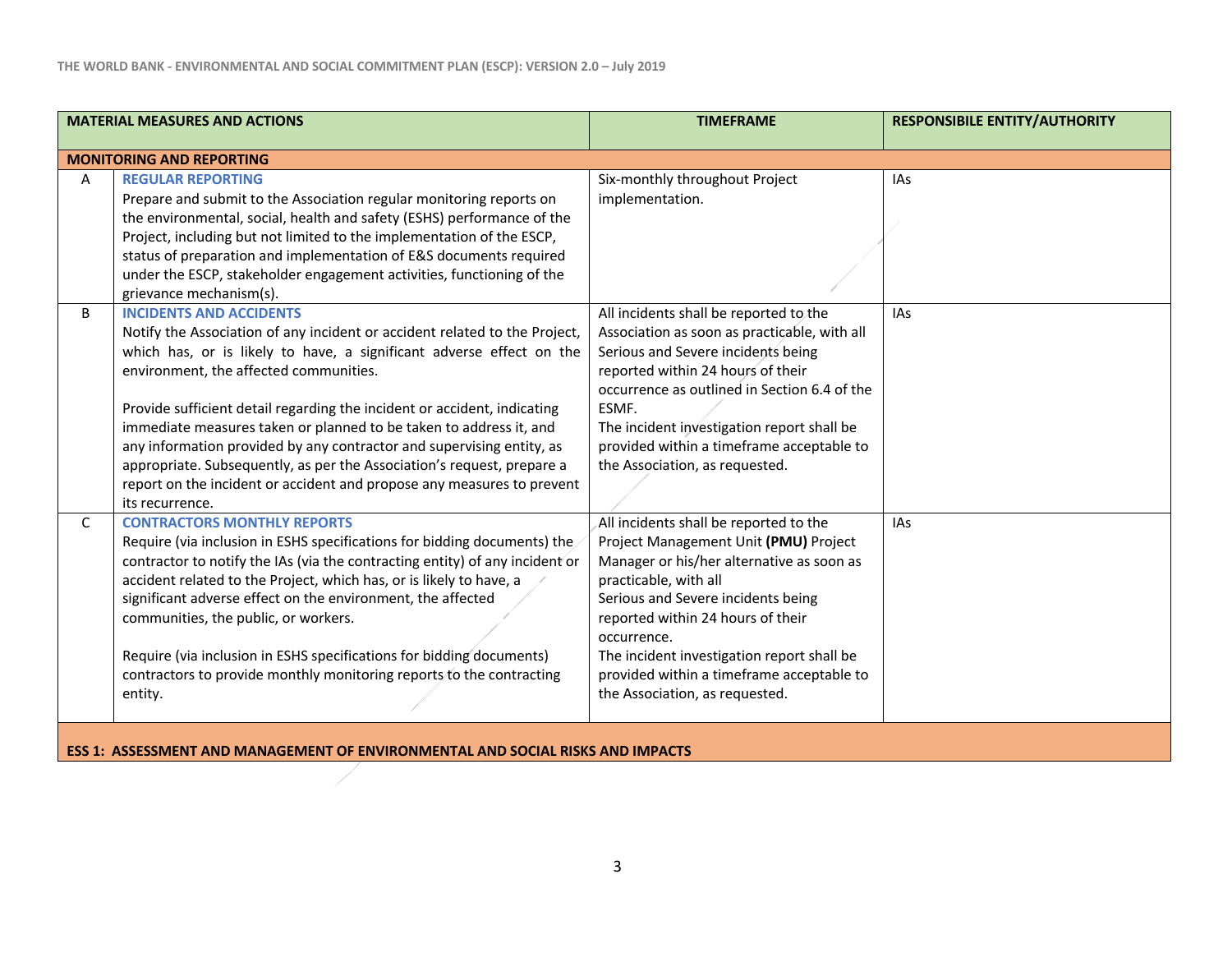| <b>MATERIAL MEASURES AND ACTIONS</b> |                                                                                                                                                                                                                                                                                                                                                                                                                                                                              | <b>TIMEFRAME</b>                                                                                                                                                                                                                                                                              | <b>RESPONSIBILE ENTITY/AUTHORITY</b> |
|--------------------------------------|------------------------------------------------------------------------------------------------------------------------------------------------------------------------------------------------------------------------------------------------------------------------------------------------------------------------------------------------------------------------------------------------------------------------------------------------------------------------------|-----------------------------------------------------------------------------------------------------------------------------------------------------------------------------------------------------------------------------------------------------------------------------------------------|--------------------------------------|
| 1.1                                  | <b>ORGANIZATIONAL STRUCTURE</b><br>Establish and maintain a Project Management Unit (PMU) in accordance<br>with the Financing Agreement. The PMU shall be led by the Project<br>Manager reporting to the Permanent Secretaries MPGIS and MECDM<br>and will be staffed with qualified staff and with the necessary resources<br>to support the management of ESHS risks and impacts of the Project.<br>Recruit and retain a full-time local PMU E&S Specialist, with terms of | PMU local and international E&S Specialist<br>to be recruited within one month after the<br>effective date of the Financing Agreement<br>for the Project ( <b>Effective Date</b> ) and<br>maintained throughout Project<br><i>implementation.</i><br>CCARROs to be recruited and/or nominated | <b>IAs</b>                           |
|                                      | reference acceptable to the Association, and who have the necessary<br>skill to manage the E&S risks and impacts associated with the Project.                                                                                                                                                                                                                                                                                                                                | within three months after the effective date<br>of the Financing Agreement for the Project<br>(Effective Date) and maintained                                                                                                                                                                 |                                      |
|                                      | Recruit and retain a part-time international PMU E&S specialist with<br>terms of reference acceptable to the Association, and who have the<br>necessary skill to manage the E&S risks and impacts associated with the<br>Project.                                                                                                                                                                                                                                            | throughout Project implementation.                                                                                                                                                                                                                                                            |                                      |
|                                      | Recruit and retain and/or nominate a minimum of five full-time local<br>resources, nominally called Climate Change and Risk Reduction Officers<br>(CCARROs), to support the PMU E&S Specialist manage E&S risks at a<br>provincial level, with at least one resource (noting only five resources to<br>be funded by the project) in each province.                                                                                                                           |                                                                                                                                                                                                                                                                                               |                                      |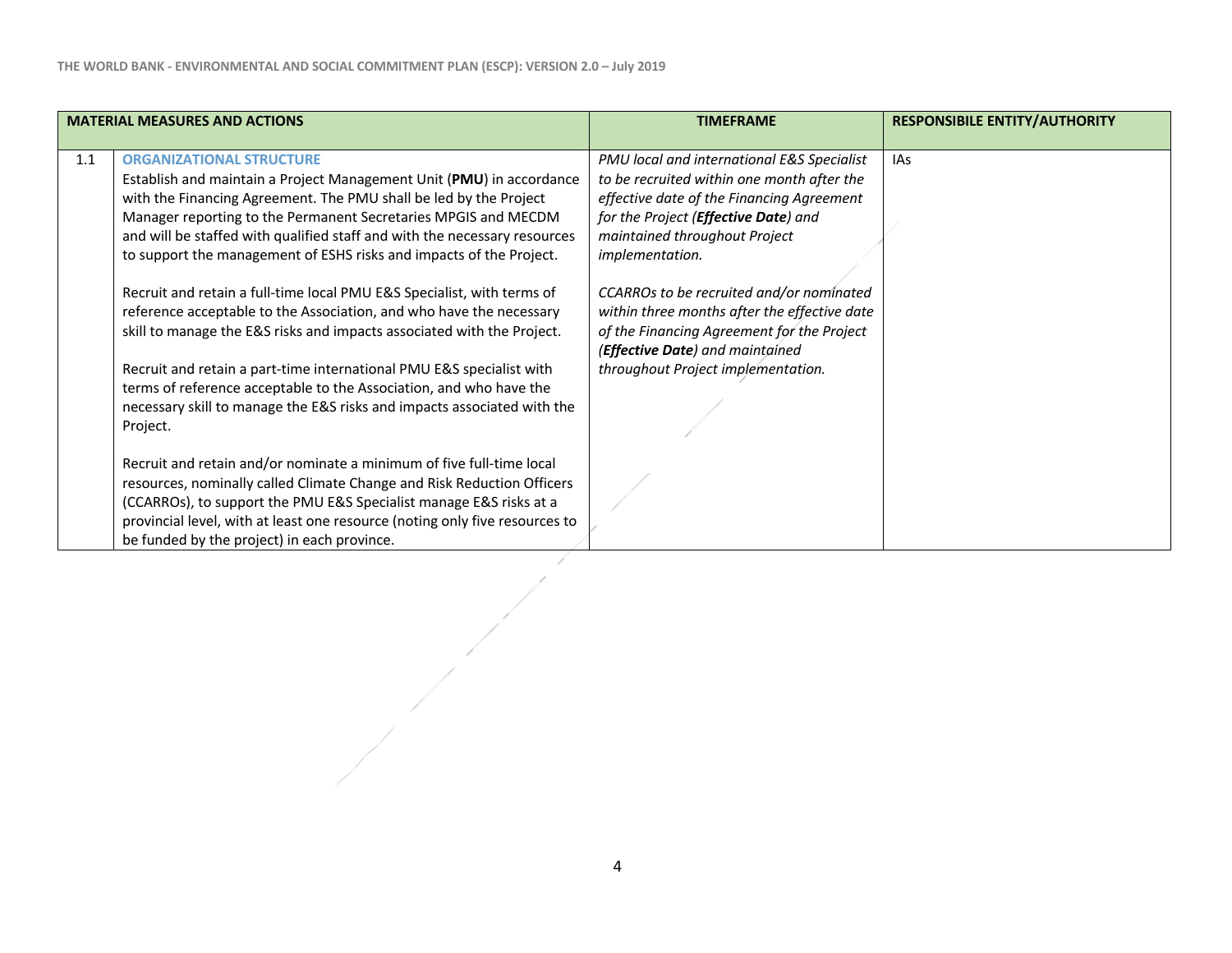1

| <b>MATERIAL MEASURES AND ACTIONS</b>                                                                                                                                                                                                                                                                                                                                                                                                                                                                                                                                                                                                                                                                                                                                                                                                                                                                                                                                                                                                                                   |  | <b>TIMEFRAME</b>                                                                                                                                                                                                                                                                                                                                                                                                                                                                                                                                                                                                                    | <b>RESPONSIBILE ENTITY/AUTHORITY</b> |
|------------------------------------------------------------------------------------------------------------------------------------------------------------------------------------------------------------------------------------------------------------------------------------------------------------------------------------------------------------------------------------------------------------------------------------------------------------------------------------------------------------------------------------------------------------------------------------------------------------------------------------------------------------------------------------------------------------------------------------------------------------------------------------------------------------------------------------------------------------------------------------------------------------------------------------------------------------------------------------------------------------------------------------------------------------------------|--|-------------------------------------------------------------------------------------------------------------------------------------------------------------------------------------------------------------------------------------------------------------------------------------------------------------------------------------------------------------------------------------------------------------------------------------------------------------------------------------------------------------------------------------------------------------------------------------------------------------------------------------|--------------------------------------|
| <b>ENVIRONMENTAL AND SOCIAL ASSESSMENT / MANAGEMENT TOOLS</b><br>1.2<br><b>AND INSTRUMENTS</b><br>Update, adopt, and implement, the following set of E&S instruments<br>that have been prepared and disclosed for the Project, in a manner<br>acceptable to the Association:<br>Environmental and Social Management Framework (ESMF)<br>$\bullet$<br>Labor Management Procedure (LMP)<br>$\bullet$<br>Stakeholder Engagement Plan (SEP)<br>$\bullet$<br>PDCF Project Operations Manual (POM)<br>$\bullet$<br>Screen any proposed subproject in accordance with the ESMF prepared<br>for the Project. Support the development of and approve any<br>subproject Environmental and Social Management Plans (ESMPs) (which<br>is to be prepared in alignment with Good International Industry Practice<br>including the WBG EHS guidelines) and/or any other E&S instruments<br>required for the respective subproject activities based on the E&S<br>screening or assessment process, following the ESMP and other relevant<br>in a manner acceptable to the Association. |  | The ESMF, LMP, and SEP (each dated xx<br>February 2022) have been prepared,<br>disclosed, and adopted and shall be<br>implemented in accordance with the<br>respective terms of each such instrument<br>throughout Project implementation."<br>The POM will be finalized prior to the<br>disbursement for the Performance Based<br>Grants.<br>E&S screening reports/assessments to be<br>approved by the CCARROs before carrying<br>out the relevant subproject activities, and<br>the subproject ESMPs and/or other<br>subproject specific ESF instruments<br>implemented throughout the carrying out<br>of subproject activities. | <b>IAs</b>                           |
| <b>MANAGEMENT OF CONTRACTORS</b><br>1.3<br>Incorporate the relevant aspects of the ESCP, including the relevant E&S<br>documents and/or plans, such as the ESMF, SEP and LMP, into the ESHS<br>specifications of the procurement documents with contractors.<br>Thereafter ensure that the contractors comply with the ESHS<br>specifications of their respective contracts.                                                                                                                                                                                                                                                                                                                                                                                                                                                                                                                                                                                                                                                                                           |  | Prior to the preparation of procurement<br>documents.<br>Supervise contractors throughout Project<br>implementation.                                                                                                                                                                                                                                                                                                                                                                                                                                                                                                                | IAs                                  |
| <b>ESS 2: LABOR AND WORKING CONDITIONS</b>                                                                                                                                                                                                                                                                                                                                                                                                                                                                                                                                                                                                                                                                                                                                                                                                                                                                                                                                                                                                                             |  |                                                                                                                                                                                                                                                                                                                                                                                                                                                                                                                                                                                                                                     |                                      |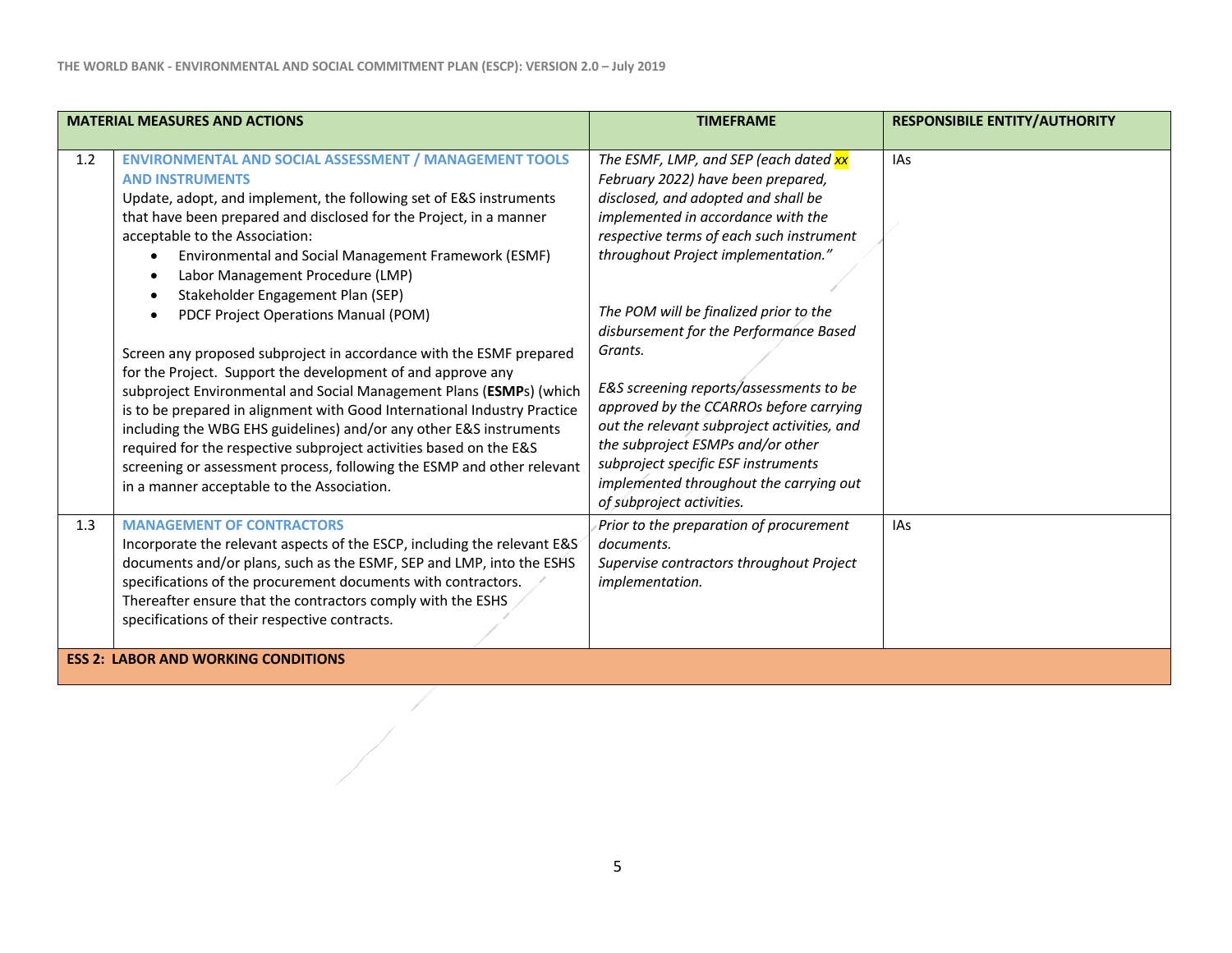| <b>MATERIAL MEASURES AND ACTIONS</b> |                                                                                                                                                                                                                                                                                                                                                                                                                                                                                                                                                                                                                                                                                      | <b>TIMEFRAME</b>                                                                                                                                             | <b>RESPONSIBILE ENTITY/AUTHORITY</b> |
|--------------------------------------|--------------------------------------------------------------------------------------------------------------------------------------------------------------------------------------------------------------------------------------------------------------------------------------------------------------------------------------------------------------------------------------------------------------------------------------------------------------------------------------------------------------------------------------------------------------------------------------------------------------------------------------------------------------------------------------|--------------------------------------------------------------------------------------------------------------------------------------------------------------|--------------------------------------|
| 2.1                                  | <b>LABOR MANAGEMENT PROCEDURES</b><br>Adopt and implement the LMP that has been developed for the Project<br>and which includes:<br>OHS<br>$\bullet$<br>Fair Treatment and Non-Discrimination<br>$\bullet$<br>Prevention of Forced Labour and Restrictions on Child Labour<br>$\bullet$<br>Guidelines of Code of Practice for Contractor's Workers<br>$\bullet$<br>Workers' Grievance Mechanism                                                                                                                                                                                                                                                                                      | The LMP (dated xx February 2022) has been<br>prepared, disclosed, and adopted and shall<br>be implemented on its terms throughout<br>Project implementation. | IAs                                  |
| 2.2                                  | <b>GRIEVANCE MECHANISM FOR PROJECT WORKERS</b><br>Establish, maintain, and operate a grievance mechanism for Project<br>workers, as described in the LMP (Section 7.9) and consistent with ESS2.<br>Establish proportionate rules, to be included in the ESHS specifications of<br>the bidding or contractual document to ensure that all contracted<br>workers are briefed or taught by the contractor about (a) their rights to<br>express grievances; (b) where to address a grievance in the first instance;<br>(c) what action they can expect as of right when a grievance is expressed;<br>and (d) that they are adequately protected against sanctions or<br>recriminations. | Grievance mechanism operational prior to<br>engaging Project workers and maintained<br>throughout Project implementation.                                    | <b>IAs</b>                           |
| 2.3                                  | <b>OCCUPATIONAL HEALTH AND SAFETY (OHS) MEASURES</b><br>Prepare, adopt, and implement OHS measures specified in the LMP and<br>ESMF, and in compliance with the World Bank Group Environmental,<br>Health and Safety Guidelines (EHSGs), GIIP and national legislation for all<br>Project activities.                                                                                                                                                                                                                                                                                                                                                                                | Before the carrying out the relevant Project<br>activities, and thereafter throughout the<br>carrying out of such activities                                 | IAs                                  |
| 2.4                                  | <b>OHS MEASURES FOR DIRECT WORKERS</b><br>Update, adopt, and implement the OHS measures for the direct workers<br>as outlined in the LMP. Risks (such as road safety, security, avoidance of<br>infection) associated with travel to and work at remote sites shall be a<br>vital focus of the OHS measures.                                                                                                                                                                                                                                                                                                                                                                         | Before the carrying out the relevant Project<br>activities, and thereafter throughout the<br>carrying out of such activities                                 | IAs                                  |
| 2.5                                  | <b>OHS MEASURES FOR CONTRACTED WORKERS</b><br>Update, adopt, and implement OHS measures for contracted workers in<br>the LMP through the ESHS Specifications to be included in the contract<br>documentation.<br><b>ESS 3: RESOURCE EFFICIENCY AND POLLUTION PREVENTION AND MANAGEMENT</b>                                                                                                                                                                                                                                                                                                                                                                                           | ESHS specifications to be included in all<br>contract documents for works and services<br>entered into during the Project<br>implementation period.          | <b>IAs</b>                           |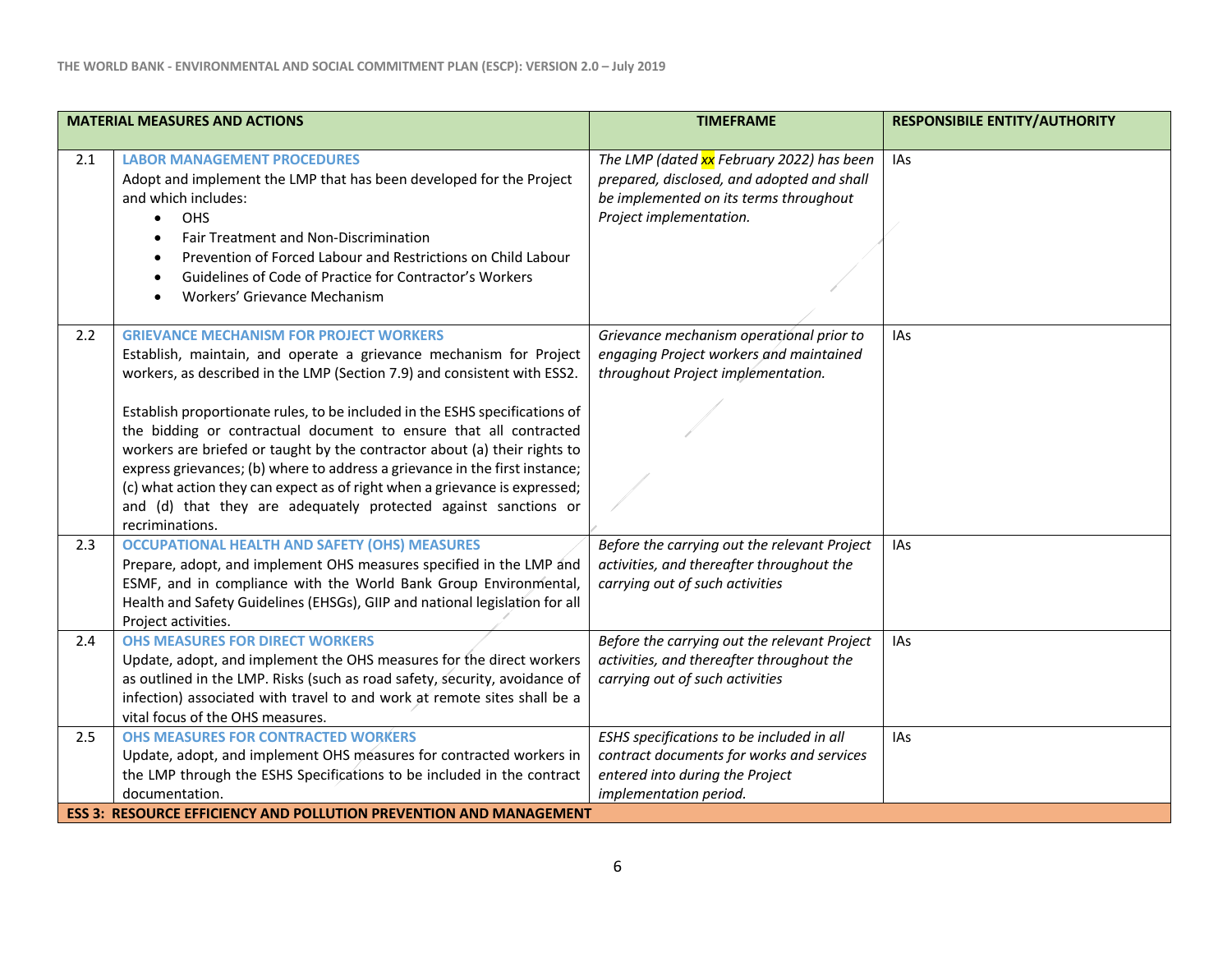| <b>POLLUTION PREVENTION</b><br>Throughout Project implementation.<br>3.1<br><b>IAs</b><br>Implement pollution prevention and management measures specified in<br>the ESMF and agreed Contractor ESMP.<br><b>RESOURCE EFFICIENCY AND POLLUTION PREVENTION AND</b><br>3.2<br>Throughout Project implementation.<br><b>IAs</b>                                                                                                                                                                                                                                                                                                                                                                                                                                                                                                                                                                                 |  |
|-------------------------------------------------------------------------------------------------------------------------------------------------------------------------------------------------------------------------------------------------------------------------------------------------------------------------------------------------------------------------------------------------------------------------------------------------------------------------------------------------------------------------------------------------------------------------------------------------------------------------------------------------------------------------------------------------------------------------------------------------------------------------------------------------------------------------------------------------------------------------------------------------------------|--|
|                                                                                                                                                                                                                                                                                                                                                                                                                                                                                                                                                                                                                                                                                                                                                                                                                                                                                                             |  |
| <b>MANAGEMENT</b><br>Include measures to manage wastes and other types of hazardous and<br>non-hazardous wastes including compliance with GIIP and local<br>legislation as described in the ESMF, including the preparation and<br>implementation of contractor Waste Management Plans defined in<br>Annex V of the ESMF as required.                                                                                                                                                                                                                                                                                                                                                                                                                                                                                                                                                                       |  |
| <b>ESS 4: COMMUNITY HEALTH AND SAFETY</b>                                                                                                                                                                                                                                                                                                                                                                                                                                                                                                                                                                                                                                                                                                                                                                                                                                                                   |  |
| 4.1<br><b>TRAFFIC AND ROAD SAFETY</b><br>Throughout Project implementation.<br><b>IAs</b><br>Adopt and implement measures and actions to assess and manage<br>traffic and road safety risks as required in the ESMF, including<br>implementation of the Code of Environmental and Social Practice<br>(CoESP) and any subproject specific ESF instruments to be developed<br>under action 1.2 above.                                                                                                                                                                                                                                                                                                                                                                                                                                                                                                         |  |
| <b>COMMUNITY HEALTH AND SAFETY, INCLUDING SEA AND GBV RISKS</b><br>Throughout Project implementation.<br>4.2<br><b>IAs</b><br>Prepare, adopt, and implement measures and actions to assess and<br>manage specific risks and impacts to the community arising from the<br>Project activities and include these measures into the ESMP, subproject<br>specific ESMPs and ESCoP in a manner acceptable to the Association.<br>The IAs shall require contractors and workers to abide by a Code of<br>Conduct to reduce the incidence of sexual exploitation and abuse (SEA)<br>and gender-based violence (GBV), including among others safe,<br>accessible, separate facilities for women, well-lit areas, signage,<br>training, and monitoring and evaluation of SEA and GBV prevalence. The<br>contractor code of practice, GBV training and establishment of a GRM<br>will also consider SEA and GBV risks. |  |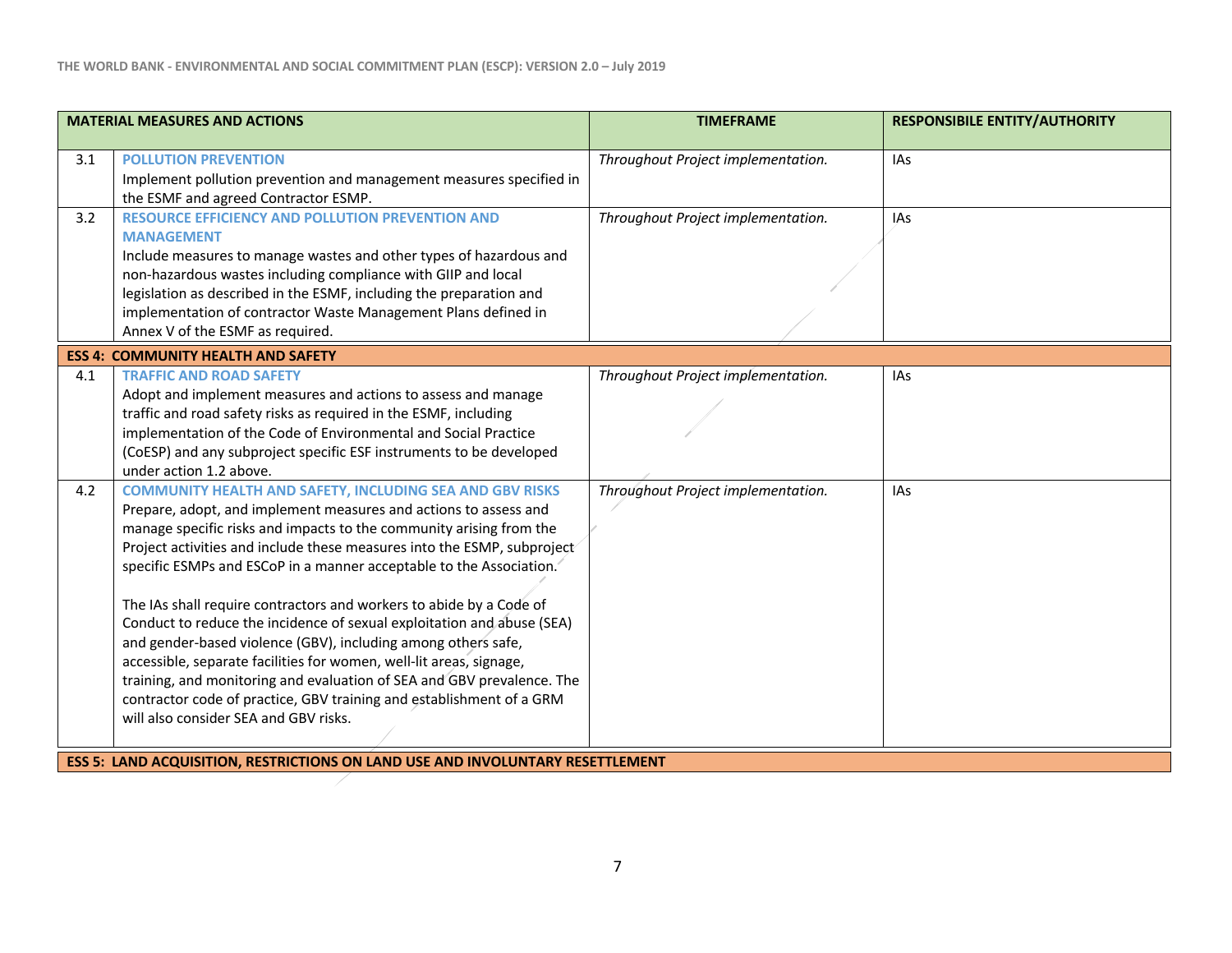| 5.1                                                                                                  | <b>RESETTLEMENT PLAN</b>                                                                       |                                             |            |  |
|------------------------------------------------------------------------------------------------------|------------------------------------------------------------------------------------------------|---------------------------------------------|------------|--|
|                                                                                                      | Screen any proposed subproject in accordance with the ESMF prepared                            | E&S screening reports/assessments to be     |            |  |
|                                                                                                      | for the Project, which includes assessment against an Ineligible Activity                      | approved by the CCARROs before carrying     |            |  |
|                                                                                                      | List which deems subprojects that require permanent resettlement or                            | out the relevant subproject activities, and |            |  |
|                                                                                                      | land acquisition ineligible for funding.                                                       | the subproject ESMPs and/or other           |            |  |
|                                                                                                      |                                                                                                | subproject specific ESF instruments         |            |  |
|                                                                                                      | Permanent or temporary loss of livelihood is not expected for this                             | implemented throughout the carrying out     |            |  |
|                                                                                                      | Project as confirmed within the ESIA/ESMP. If this impact does arise,                          | of subproject activities.                   |            |  |
|                                                                                                      | once the Project commences, a Livelihood Restoration Plan will be                              |                                             |            |  |
|                                                                                                      | required in accordance with the requirements of ESS5.                                          |                                             |            |  |
|                                                                                                      |                                                                                                |                                             |            |  |
|                                                                                                      | <b>ESS 6: BIODIVERSITY CONSERVATION AND SUSTAINABLE MANAGEMENT OF LIVING NATURAL RESOURCES</b> |                                             |            |  |
| 6.1                                                                                                  | <b>BIODIVERSITY RISKS AND IMPACTS</b>                                                          | Throughout Project implementation.          | <b>IAs</b> |  |
|                                                                                                      |                                                                                                |                                             |            |  |
|                                                                                                      | Adopt and implement the ESCoP or other instruments required by the                             |                                             |            |  |
|                                                                                                      | ESMF (e.g., subproject specific ESMP) for the respective Project                               |                                             |            |  |
|                                                                                                      | activities based on the environmental and social screening or                                  |                                             |            |  |
|                                                                                                      | assessment process, to minimise biodiversity impacts associated with                           |                                             |            |  |
|                                                                                                      | land clearing and other construction activities.                                               |                                             |            |  |
| ESS 7: INDIGENOUS PEOPLES/SUB-SAHARAN AFRICAN HISTORICALLY UNDERSERVED TRADITIONAL LOCAL COMMUNITIES |                                                                                                |                                             |            |  |
| 7.1                                                                                                  | <b>GRIEVANCE MECHANISM</b>                                                                     | Throughout Project implementation.          | IAs        |  |
|                                                                                                      | Prepare, adopt, and implement the arrangements for the Project GM                              |                                             |            |  |
|                                                                                                      | prepared under ESS10. The majority of the national population is                               |                                             |            |  |
|                                                                                                      | indigenous and therefore a separate grievance mechanism for                                    |                                             |            |  |
|                                                                                                      | indigenous is not required.                                                                    |                                             |            |  |
|                                                                                                      | <b>ESS 8: CULTURAL HERITAGE</b>                                                                |                                             |            |  |
| 8.1                                                                                                  | <b>CHANCE FINDS</b>                                                                            | Throughout Project implementation.          | IAs        |  |
|                                                                                                      | Prepare, adopt, and implement the chance finds procedure described in                          |                                             |            |  |
|                                                                                                      | Annex III of the ESMF developed for the Project. Include chance finds                          |                                             |            |  |
|                                                                                                      | procedure in the ESHS specifications of the procurement documents                              |                                             |            |  |
|                                                                                                      | with contractors.                                                                              |                                             |            |  |
|                                                                                                      |                                                                                                |                                             |            |  |
|                                                                                                      | <b>ESS 9: FINANCIAL INTERMEDIARIES</b>                                                         |                                             |            |  |
|                                                                                                      | Not relevant                                                                                   |                                             |            |  |
|                                                                                                      | <b>ESS 10: STAKEHOLDER ENGAGEMENT AND INFORMATION DISCLOSURE</b>                               |                                             |            |  |
|                                                                                                      |                                                                                                |                                             |            |  |